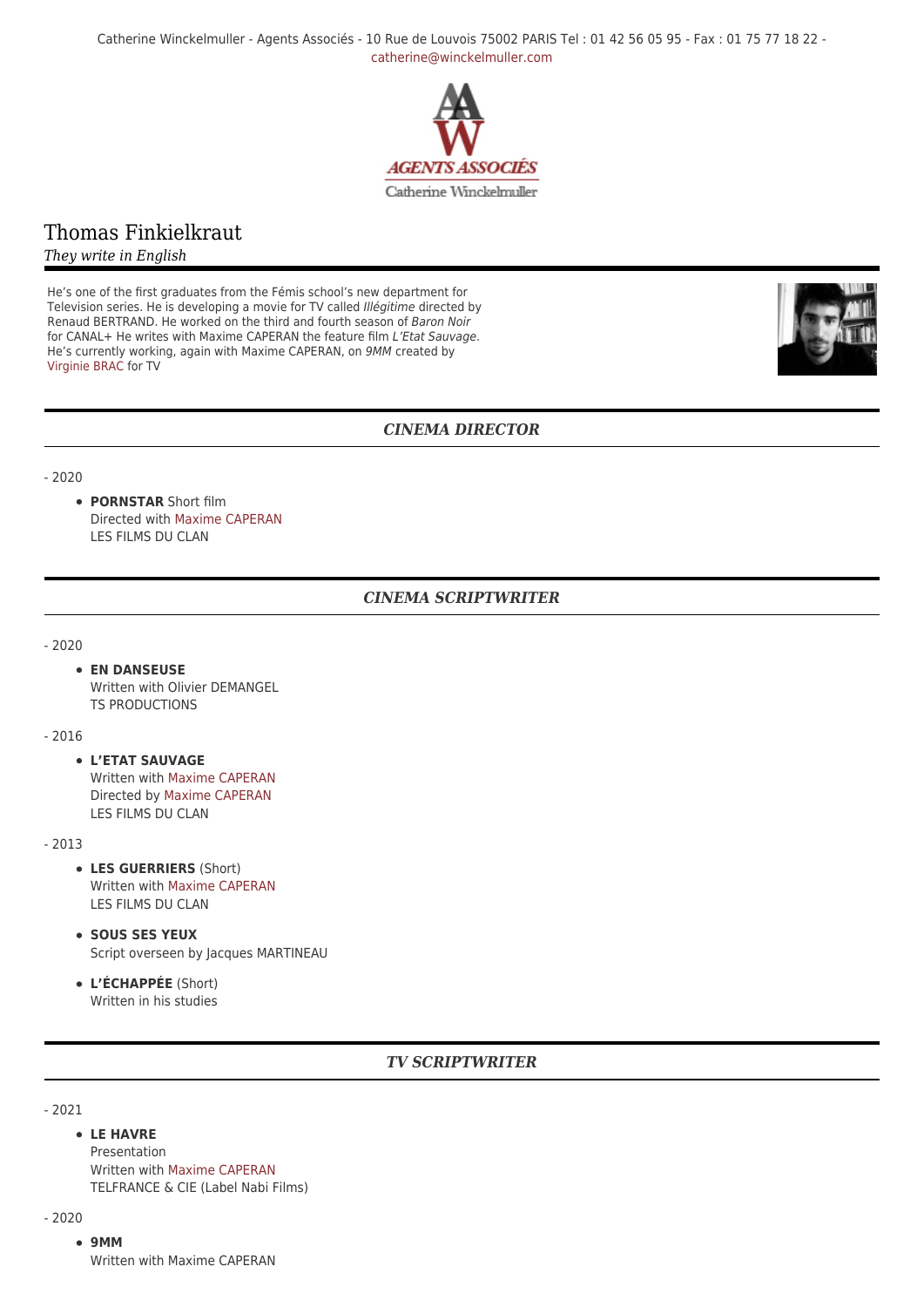Created by Virginie BRAC LEONIS/TF1

- **AIR** Option Written withMaxime CAPERAN FELICITA FILMS
- **UN HEROS ORDINAIRE** Option Written with Maxime CAPERAN ANGO PRODUCTIONS

### - 2019

### **LA PROMESSE** Episode 5 SORTILÈGES PRODUCTIONS/TF1

- 2018

- **ENGRENAGES** Saison 8 Episode 4 & 7 written with [Maxime CAPERAN](https://www.winckelmuller.com/Caperan.html) SON ET LUMIÈRES/CANAL+
- **REPUBLICAN GANGSTER SAISON III** (8x52') Arche written with Salvatore LISTA and Raphaël CHEVENEMENT Episode 2 written with Eric BENZEKRI et Olivier DEMANGE Episode 3 & 6  $KWA$ <sup>T</sup> - CANAL +

#### - 2017

**OSMOSIS** (45') Episode 3 written with Audrey FOUCHÉ Episode 6 Séries Mania 2019 CAPA DRAMA - NETFLIX

**LE 36** Written with [Maxime CAPERAN](https://www.winckelmuller.com/Caperan.html) PATAFILMS - ATLANTIQUE PRODUCTION

### - 2016 - 2017

**REPUBLICAN GANGSTER - SEASON II** (8x52') Episode 6 written with Olivier DEMANGEL KWAÏ - CANAL +

### $-2016$

- **PROFILAGE SAISON VII** (52') Episodes : Les Elus (2 parts) Written with Maxime BERTHEMY BEAUBOURG AUDIOVISUEL - TF1
- **ILLÉGITIME** (90') Written with [Maxime CAPERAN](https://www.winckelmuller.com/Caperan.html) Directed by Renaud BERTRAND PATAFILMS - ATLANTIQUE PRODUCTION
- **REPUBLICAN GANGSTERS** (8x52') Consultation KWAÏ - CANAL +
- **NINA** (52') Pitch developped with Jean-Charles POGAM BARJAC PRODUCTION - FRANCE 2

### - 2014

**ROBIN** 90'

Written with [Maxime CAPERAN](https://www.winckelmuller.com/Caperan.html) SACD Grant - Beaumarchais (2015) CINETEVE ARTE

**LES FAVORIS** Bible written for his studies